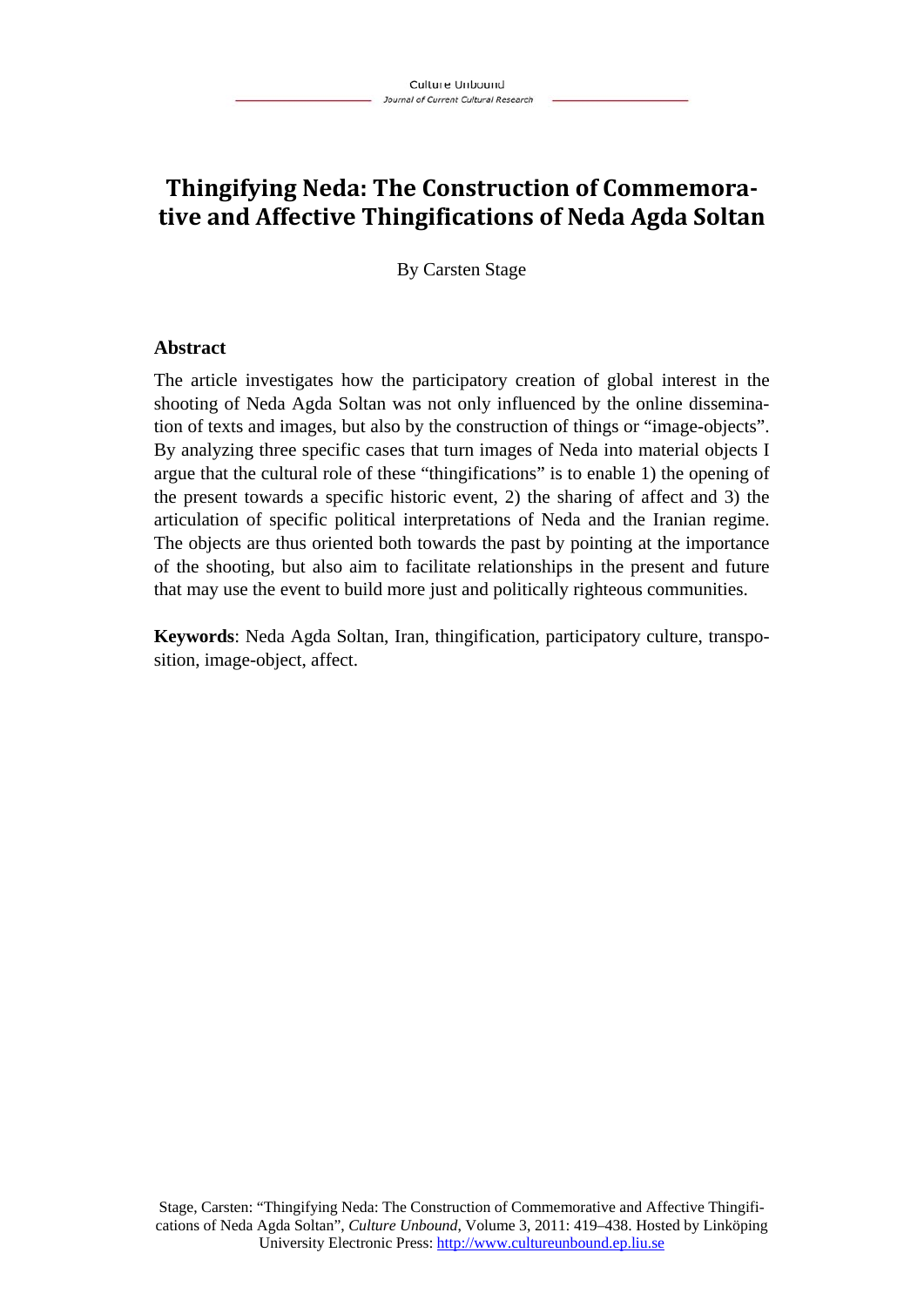### **Case Presentation and Focus**

On 20 June 2009 a sniper from the Iranian regime killed a young woman named Neda Agda Soltan (26) during a street demonstration in Iran's capital Teheran. The protests were aimed at the Iranian government and President Mahmoud Ahmadinejad who was reelected in 2009. His reelection was controversial with the Iranian opposition and the reformist "green movement" led by Mir-Hossein Moussavi accusing the government of fraud and manipulation.

Images of Neda before and after the shooting quickly became an icon for the opposition's struggle against the regime, and also for the international protests. The incident is, of course, interesting for political reasons, because it clearly underlines the totalitarianism of the Ahmadinejad government. But the killing of Neda and the way it became a global event is also significant when it comes to understanding the new potential of global media networks, the ongoing breakdown of the nation-state's ability to control information and everyday citizens' increasing capacity to document and spread information about local events to global audiences. Two videos of the killing of Neda made by local Iranians were posted onto the internet on the day of the shooting, thereafter spreading like a wildfire to millions of individual users of Twitter, Facebook and YouTube, as well as to broadcast media all over the world. On June 23 2009 – only three days after the shooting – US president Barack Obama explained that he had seen the video of the killing and that it was heartbreaking: "I think that anybody who sees it knows that there's something fundamentally unjust about that" (Kennedy 2009).

The movement of information from the streets of Teheran – via a camera, social media platforms and broadcast media – to the White House was in other words extremely quick and efficient. The killing of Neda clearly shows that the participatory culture of new social media is a communicative force that is very difficult for state authorities to control. The Iranian regime had prohibited the foreign media from attending the demonstrations in order to suppress coverage but despite these efforts the events became world news. This was all down to the fact that every owner of a camera can very easily record and disseminate information on a global scale with almost no delay (Virilio 1997; Tomlinson 2007; Mortensen 2011).

But why did the shooting of Neda become such a political event? On a daily basis people are killed all over the world by totalitarian regimes, but very few of them receive the same attention as Neda. A combination of different insights from the study areas of new media, visual culture and affect seem to offer the most promising path to understanding the event. From this perspective it becomes apparent that the media event that developed around the death of Neda was made possible by 1) the existence of a globalised media network open to nonprofessional production and distribution of media material, 2) the fact that images are easy to distribute globally and interpret locally (often in different ways), and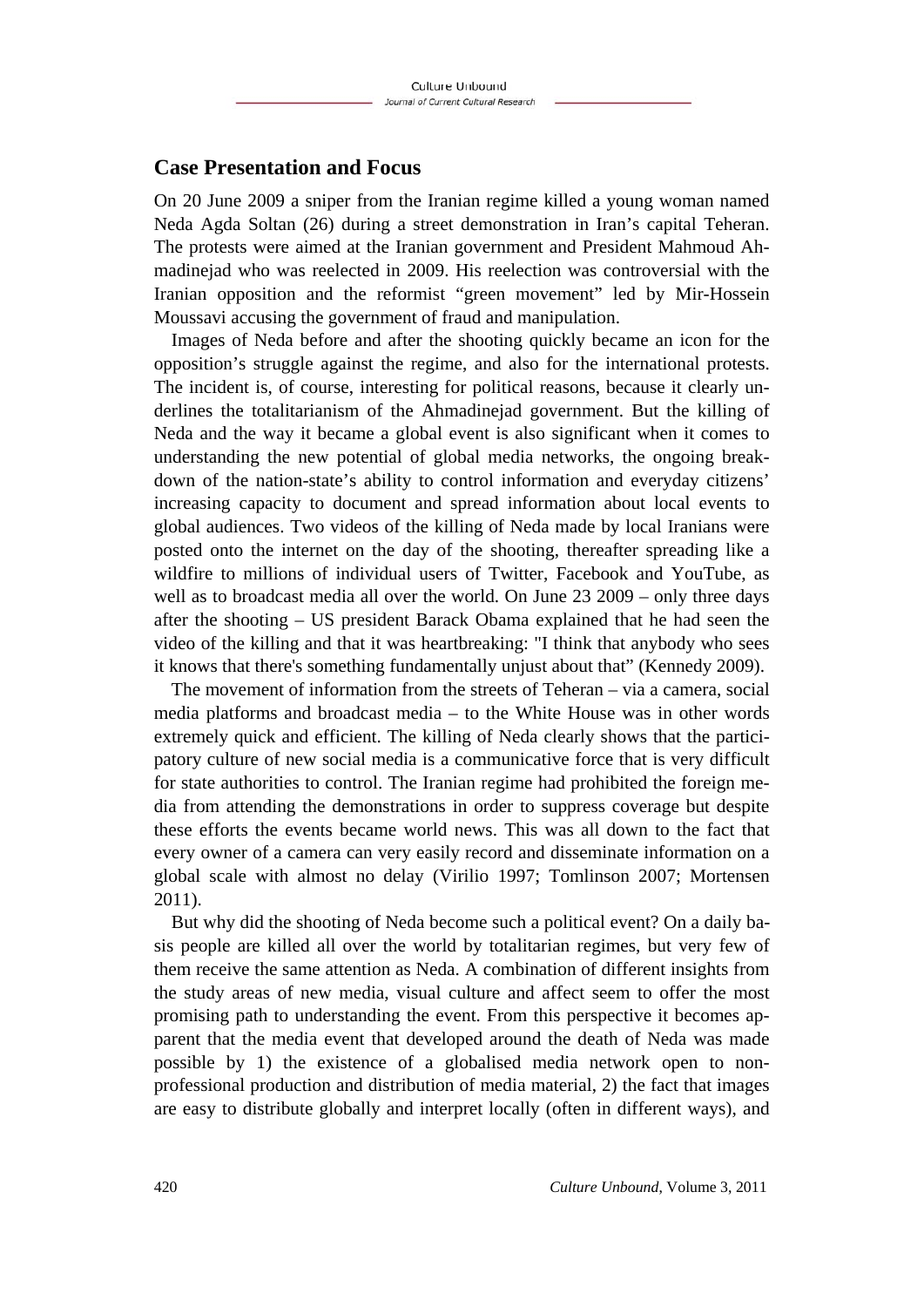3) the incidental recording of an "event" with a huge potential for producing affect and political response.

After the shooting various pictures of Neda started circulating online. Some of the most distributed pictures were family photos of Neda, others showed her suffering on the road in Teheran, while some used existing pictures and added some sort of meaning to them by editing them or creating written supplements. In the process the image of Neda (in its various forms) according to Aleida Assmann and Corinna Assmann went from being a referential image to an iconic image symbolizing a greater cause and struggle: "What had started as an *image of* ends up as an *image for*" (Assmann & Assmann 2010: 235). The particular interest of my analysis is however not the visual afterlife of Neda, but rather how all these images also motivated "rematerializations" of Neda in different ways. More specifically I will analyze three different types of rematerialization – or strategies of "thingification" (Lash & Lury 2007) – in relation to the shooting of Neda. The first focuses on Neda as a sacral figure drawing comparisons with the creation of commemorative statues; the second materializes Neda as a political commodity; the third turns the face of Neda into a tangible mask, which can be worn in order to embody ones protest against the Iranian regime. All cases aim at criticizing the killing of Neda, but use different strategies and object designs.

The reason for choosing this particular "thingification" perspective is that the material dimension of online participatory culture is often overlooked. Events, which are created online, do not only live on as representations. These representations are also turned into things. The case shows that the creation of a global event is not only about traditional semiotic material circulating rapidly online, but also about the creation of objects with different capacities to commemorate, commodify or relate to Neda's death. The media processes thus increasingly blur the boundaries between image and object, between mediated material and unmediated material. I will thus argue that Neda increasingly became an "imageobject" after her death, and the aim of the article is to try to grasp the cultural roles of these often unnoticed thingifications.

As I am not an expert in Iranian culture and society I do not claim to be writing an analysis of the local context, but rather of the ways social actors globally have used Neda to articulate thingified protests against the regime in Iran. And you simply cannot understand these globalized processes by strictly focusing on the cultural history of Iran, because this particular context has no authority to define how Neda is globally (or rather glo*c*ally) used, understood and rearticulated (Robertson 1995; Assmann & Assmann 2010). In other words Neda is decontextualised by global media technologies and thereafter recontextualised in different ways and social situations. And it is this materializing movement of Neda into distant contexts – where she is given new forms and meanings – that I wish to analyze.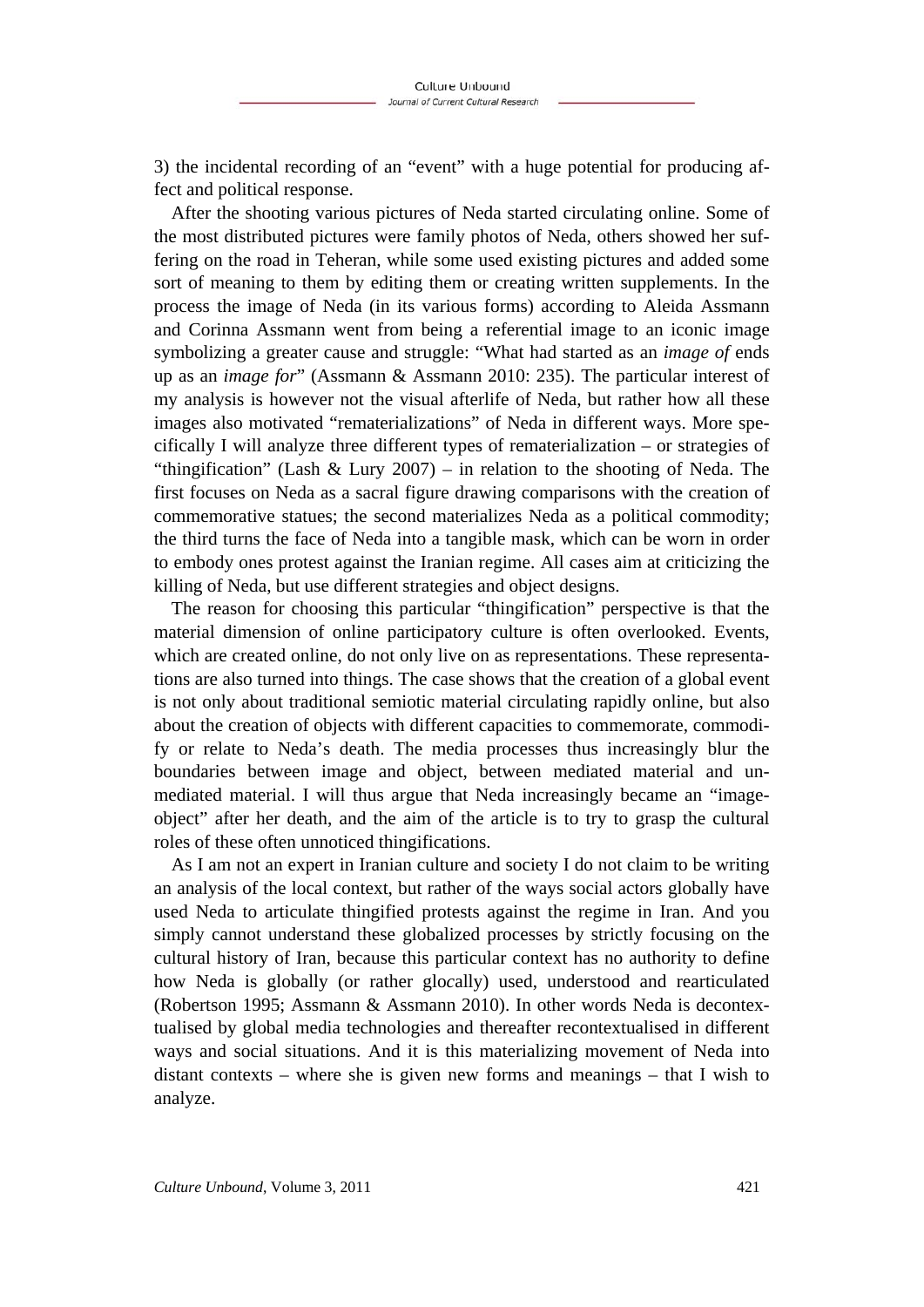This way of analytically moving Neda outside Iran can possibly be accused of being problematic, or even ethnocentric, because it turns an object deriving from one part of the world into a figure used to analyze other – for instance American or European – contexts. But it is surely not my aim to westernize Neda as an analytical object. Instead my goal has been to investigate one particular part of the process making Neda into a global protest icon by following her journey beyond an Iranian context and how she is used in different attempts to articulate or express criticism against the regime in social situations far away from the streets of Iran. This of course implies that my conclusions cannot be transferred directly to an Iranian societal situation. But the article can hopefully contribute with a piece of the puzzle as to how the killing of Neda was interpreted and thingified in different contexts.

## **Analytical Concepts and Strategy**

In the following I will outline various theoretical concepts that will be used during my analysis. First I will describe how the concept of "participatory culture" needs to be focused more explicitly on participatory modalities other than images and texts through the consideration of objects and phenomena in between the images and objects. Through such consideration it becomes apparent, that part of the participatory culture following the killing of Neda is also realized by creating things, not only by posting or forwarding more traditional semiotic material. Secondly I will define and describe the concepts of "thingification" and "transposition" in order to underline that the creation of "Neda-objects" is based on media material and to focus on intensity and affect as important driving forces behind the different acts of thingification. As a part of this description I will introduce the concept of the "image-object" in order to emphasize how the different types of thingification are not opposed to mediation, but rather a sort of hybrid materiality.

### **The Materiality of Participatory Culture**

That Neda became an icon discussed all over the world in the summer of 2009 clearly proves the existence of a media cultural situation, where new media technologies turn the traditional media user into a globalizing media produ*s*er (Lister et al. 2009). The precondition of this situation is of course the rise of global media networks and especially the internet (Thompson 1995; Tomlinson 1999; Hjarvard 2003; Jansson 2004; McNair 2006; Silverstone 2007), but also "media convergence" on both a cultural and technological level. According to Henry Jenkins technological media convergence designates how different kinds of media are increasingly united in the same media object (e.g. a mobile phone being both a phone, a (video) camera, a message tool, a small computer interface etc.) (Jenkins 2006). In that way a lot of people carry with them rather advanced media machines and are thus always potentially ready to document an event as it happens.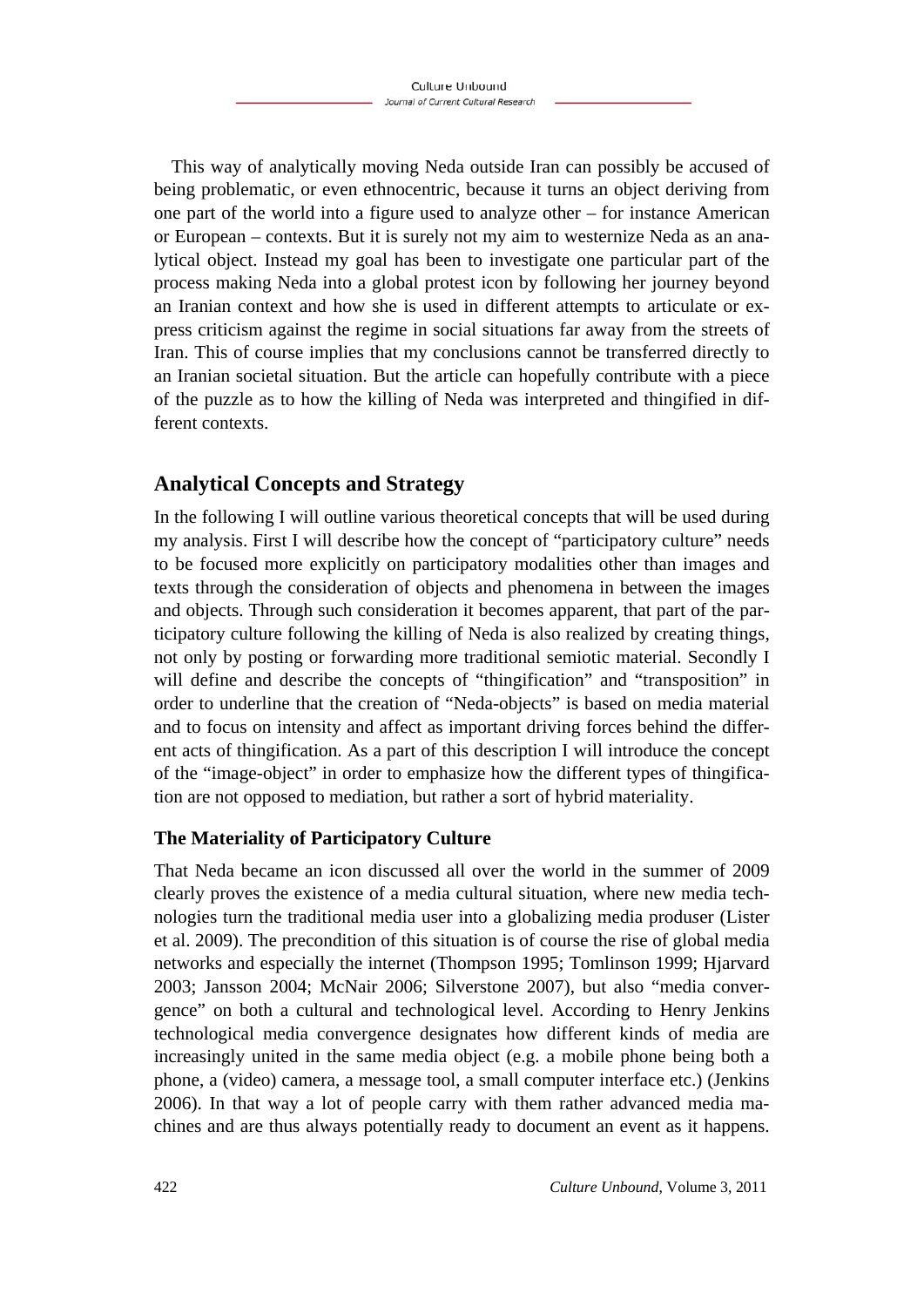Cultural media convergence describes the fact that media users are more and more able to both produce and circulate media material on a potentially global scale (cf. YouTube and Twitter). Both types of media convergence are relevant in the Neda case. It was citizens who happened to be standing close to Neda that both documented the shooting and uploaded it to the internet, and then it was ordinary media users who helped spread the videos and the message by sharing it online (Mortensen 2011).

This situation has two main consequences, which are relevant for understanding the case. First cultural and technological media convergence clearly challenges the ability of the nation state to control the stories that are told about internal events. Despite the lack of foreign journalists on the street of Teheran, local media produ*s*ers succeeded in spreading the event to the outside world. This verifies Brian McNair's point that "the sovereign nation-state is faced with the erosion of many of its traditional powers, not least among them the power of control over information crossing its borders and circulating within its territory" (McNair 2006: 9). The second and related consequence is that the media users are empowered because of their ability to affect, communicate and pass on information that they find important. Following Nick Couldry in *Why Voice Matters* (2010) new online technologies seem to have the potential to create a place for new voices to articulate their message, to increase mutual awareness of events going on in distant localities, to enable new types of globalised organization in relation to specific cases, to connect people independent of physical coexistence, and to create new types of listening as we are all challenged to listen to a broader range of voices (Couldry 2010).

Of course it is important not to fall into the trap of technological determinism by claiming that certain media technologies create positive social consequences (like individual emancipation), while others have negative ones. Older broadcast media of course also had the ability to disseminate individual and moving stories or visuals (e.g. the Chinese tank man image from 1989), and new media are likewise capable of supporting nation-state agendas and censorship (e.g. China blocking Google) as state institutions attempt to "control the flow" (Mirzoeff 2005). Couldry also points at the important fact that having a voice (for instance online) is not the same as being heard or having effect on the world (Couldry 2010). Traditional power structures determining who can speak with what weight is of course not destabilised once and for all by the rising participatory culture. When this is said it seems to be overtly pessimistic not to acknowledge that the increasing ability of citizens to produce and disseminate media material can have important effects on the creation of global knowledge about incidents who could easier have been hidden by states in a media situation defined primarily by broadcast media logics. The killing of Neda and the uprisings in the Middle East in 2011 are among the clearest examples of this knowledge creating potential of new media.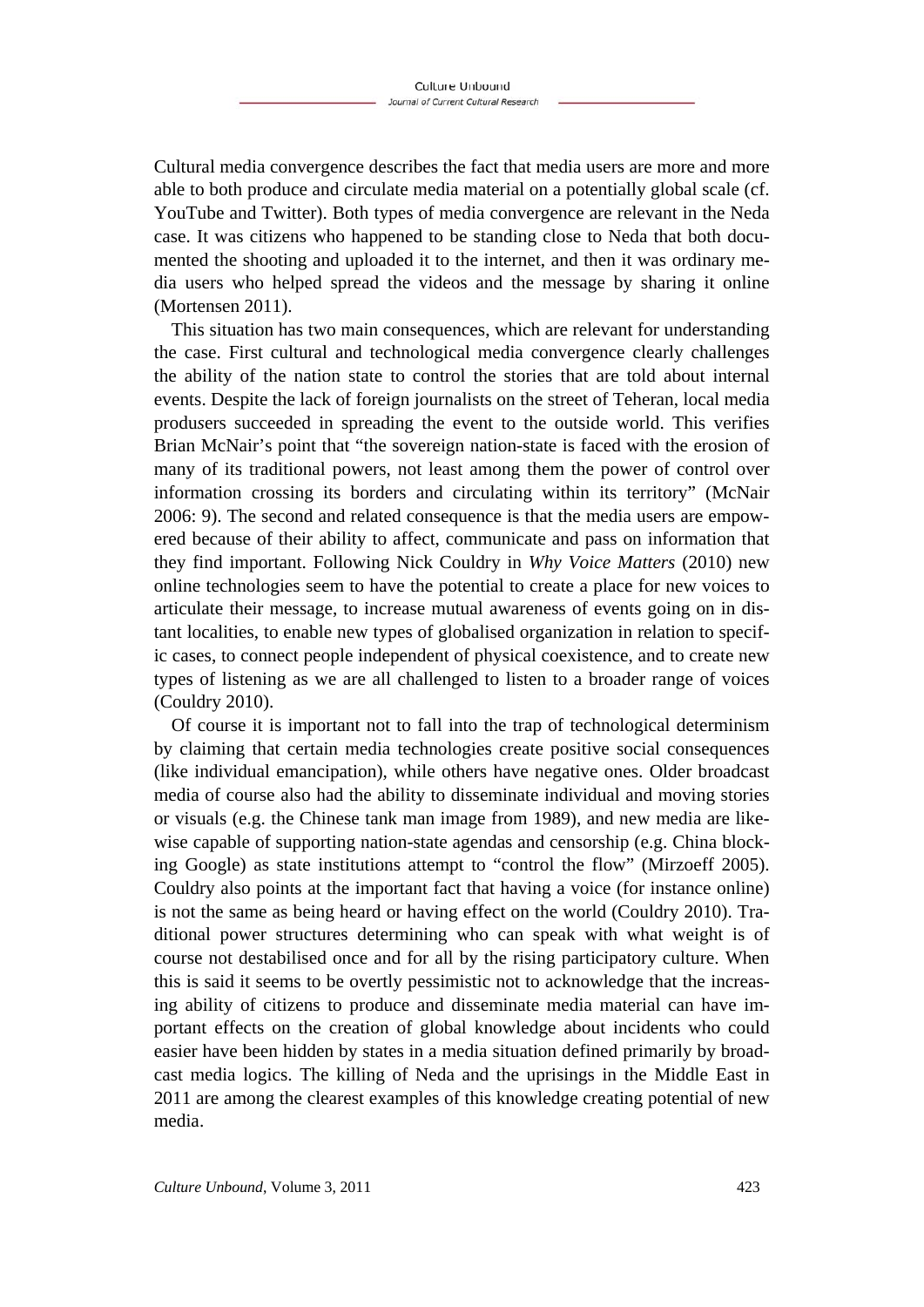It is clear that the shooting of Neda became a global event because technological media convergence made it possible for citizens to document and distribute material and because thousands of people disseminated pictures and messages over social networks. Despite the obvious importance of these online activities I believe that to fully understand the Neda case a *broadening of the concept of participatory culture to also include offline actions related to online processes* is beneficial. In the Neda case the internet users' cooperative attempts to spread the information about her death take on material forms. When looking at the concept of participation in for instance Henry Jenkins' *Convergence Culture* (2006) the focus tends to be on online actions, where users help each other to disseminate pictures and text or cooperate in online environments in order to build knowledge or create social relations. But as I see it another way of taking part in the participatory "hyping" of an event would be to create material objects somehow linked to these online processes. *The participatory creation of events* can also be about *the creation of things*.

### **Thingification and Transposition**

A key inspiration for my analysis is the concept of "thingification" developed by Scott Lash and Celia Lury in *The Global Culture Industry* (2007) as part of a description of the current media culture. In this particular book, an increasing conflation of imaginary and reality, mediation and things, representations and objects is used to characterize this culture. Lash and Lury argue that the contemporary global media culture creates a situation in which it is impossible to uphold the idea that mediation is basically about transmitting representations, because media products are also turned into objects and things/spaces are turned into media. In that way we experience "the mediation of things" as well as "the thingification of media". "In global culture industry, what were previously media become things. But also, what were things become media" (Lash & Lury 2007). Materiality and media in other words increasingly intertwine, because mediation materializes (e.g. merchandise from films) at the same time as the materialities surrounding people are filled with media surfaces (e.g. media facades) or become objects transmitting meaning to other human beings (e.g. brand commodities).

Thingification according to Lash & Lury refers specifically to *the way mediated products in contemporary consumer culture are turned into objects*. A Pixar animation is not only a film, but also a resource of material creativity (e.g. dolls, pencils, bags, games etc.). In that way media materials are constantly (re)materialized or "thingified". Although Lash & Lury are mainly describing phenomena linked to consumer culture their thesis and awareness of the blurring boundaries between mediation and materiality is also very helpful in relation to the case under discussion, because Neda herself moves between different ontological states. First she is a body on the streets of Teheran. Second she is an image circulating all over the world via both online and broadcast media. And third she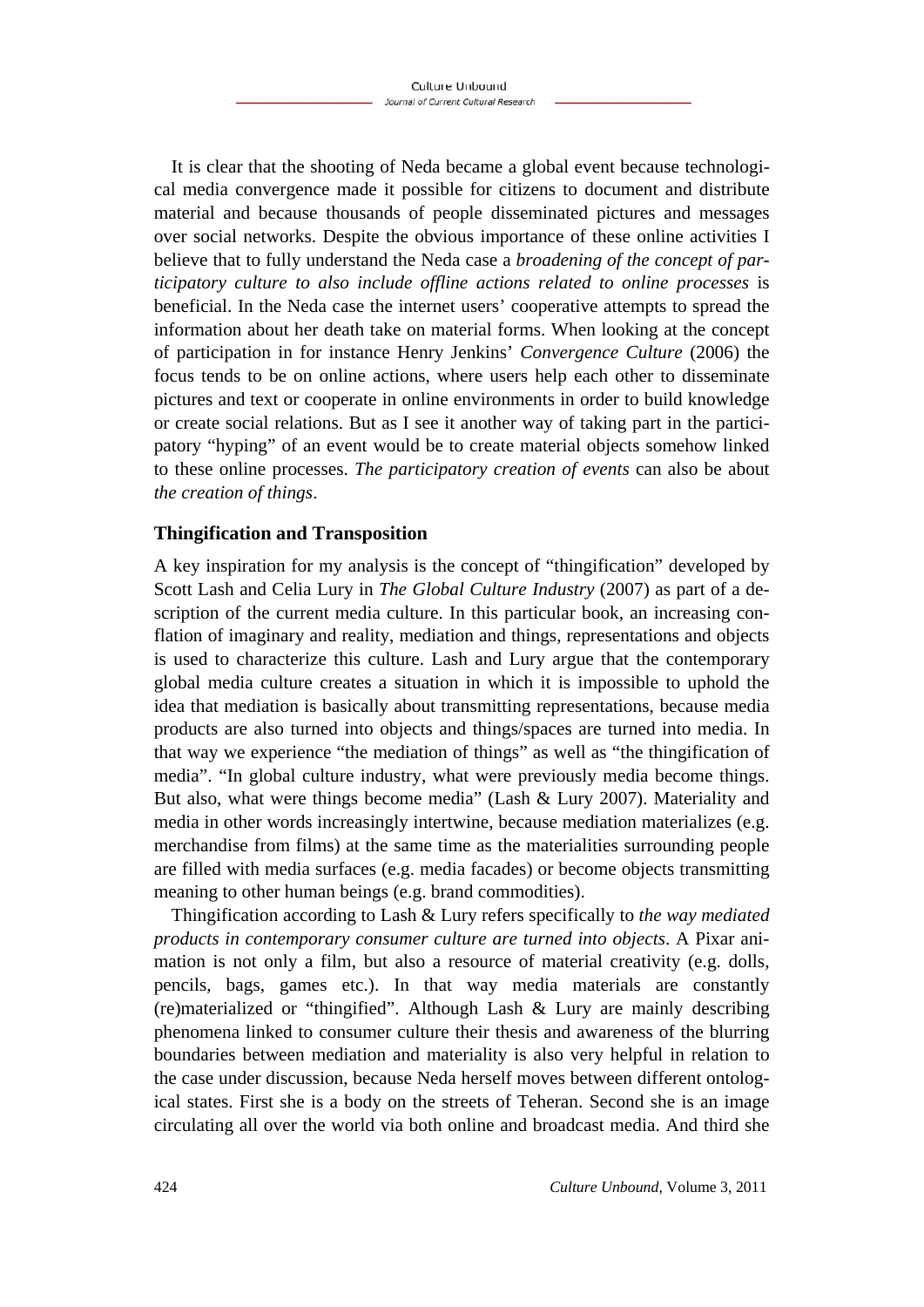is rematerialized via the creation of numerous objects, which can both be described as concrete materiality (a mask, a cup, a statue), but also as reworkings of images due to the fact that the objects are modeled on prior mediations.

By using a thingification perspective I will consequently focus on the way Neda – after becoming an image circulating all over the world – is turned into a range of new objects. These objects are often thingifications due to the fact that it is the circulating images of Neda that make it possible for people all over the world, who have not witnessed the shooting at first hand, to create material forms relating to the event and her body. The circulating images of Neda are on the one hand materialized, but on the other hand the objects in an odd way also recirculate the images of Neda. The thingification of Neda is thus also the making of an "imageobject".

Lash & Lury make a very helpful distinction between "translation" and "transposition" as different ways of describing the global movement of objects. If a certain narrative (e.g. Arthur Conan Doyle's stories about Sherlock Holmes) moves from being a book to being a television series and a film we are facing a process of translation because the varying forms are linked to each other by reproducing a common "aesthetic integrity" or "discursive unity of sorts" (Lash & Lury 2007: 25). The figures and cultural forms share the same origin (Conan Doyle's novel) and are characterized by a kind of narrative continuity during the serial and linear process of translative remediation (Bolter & Grusin 2003).

When faced with the Neda case we are instead dealing with a process of transposition "in which it is the intensive features of the object, rather than any kind of aesthetic unity, that enable movement" (Lash & Lury 2007: 25). Approaching Neda as such an object in movement – both between different localities and ontological states (cf. from body to picture to thing) – she travels as a result of her intensity. In other words she moves because her death elicits an immediate response and people react emotionally to the pictures, texts and objects. But why does Neda produce so much intensity and affect? Firstly she dies *too early* in the sense that she is a very young and beautiful woman. Her death is simply a regrettable waste of potential life and growing. Secondly she dies during the protest against an *unjust political regime*. Her death is consequently a symptom of political unfairness and a symbol of frightening individual vulnerability. Thirdly she is a rather *changeable figure* in the sense that the circulating pictures of Neda make it possible to relate to her in many different ways. In some of the highly distributed online pictures of her she is wearing a headscarf looking serious, in another she is smiling innocently without a scarf. Neda is therefore characterized by a kind of semantic openness making it possible for a lot of different people to identify with her. In other words Neda dies to early, she is too beautiful to die, her death is politically unjust and she can be used as an object of identification in many different ways. Furthermore the fact that we actually see her *as she dies* naturally intensifies the affective potential of the event.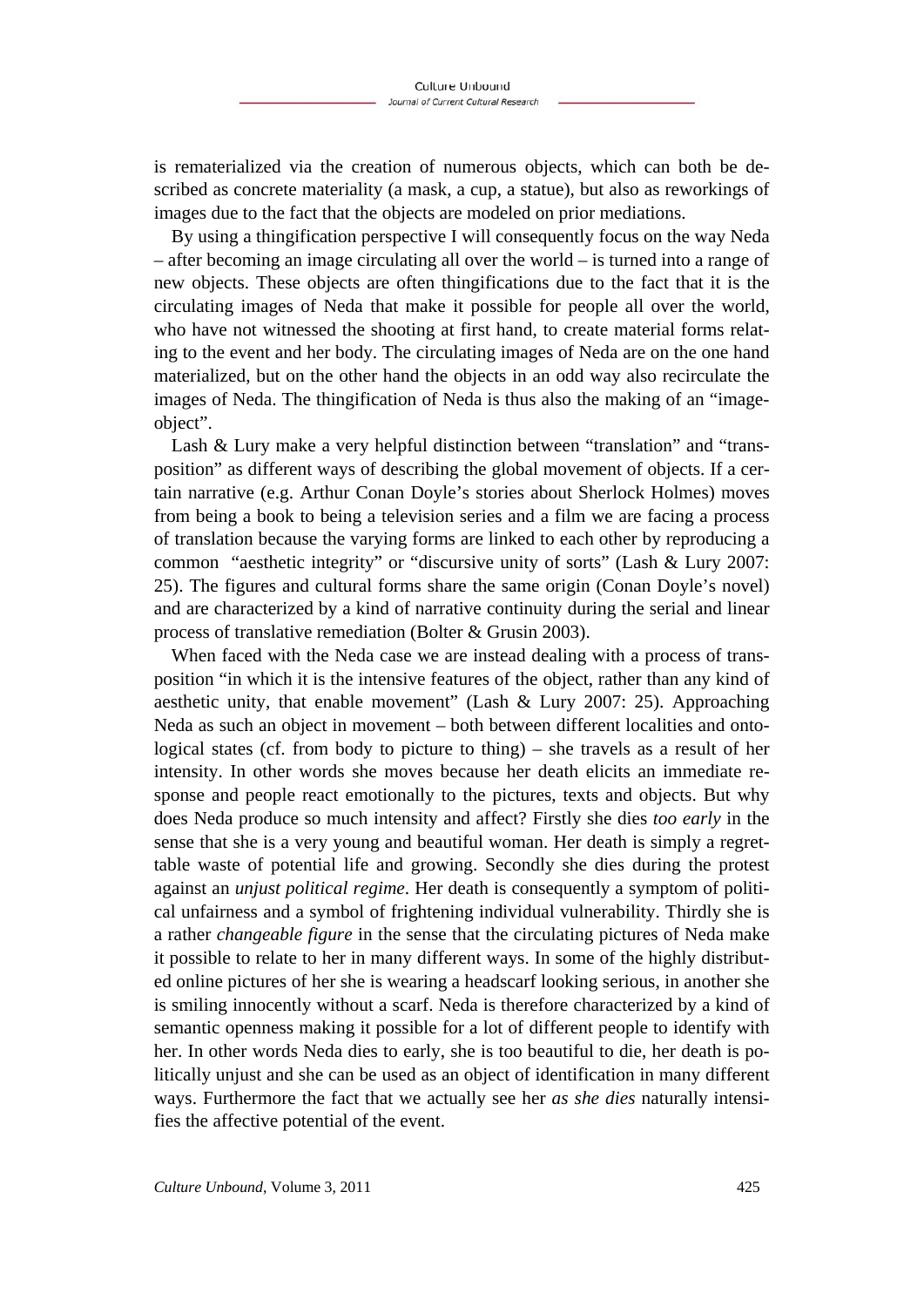All of this turns Neda into a figure with an extreme ability to travel around the world by means of a logic of transposition. This is underlined by the fact that the specific Neda objects do not tell the same narrative, but are characterized by a high degree of multiplicity as they create "an intensive, associative series of events" (Lash & Lury 2007: 25). During these transpositions of Neda the idea of a common origin is also lost in favor of "the multiplication of origins" (Lash & Lury 2007: 25). Contrary to the process of translation, where the same content is reproduced by creating new cultural forms, transpositions are more about the circulation and creation of related, but differentiated objects, which share some sort of intensity that emotionally affects people faced with these objects. When Neda is spread all over the world and is turned into new objects it is precisely because of her affective/intensive potential and the objects created are therefore not related to each other because they tell the same narrative or have discursive unity, but rather because they share and thingify the intensity of the experience of Neda's death in different ways and contexts.

### **Analytical Strategy**

My analytical strategy is twofold, as I want to map both the material forms of Neda after her death and analyze the particular thingifications. My approach is partly inspired by the "actor network theory" (Latour 2005) and attempts to describe how a certain event is turned into an image spread globally and thereafter turned into new objects. This analytical approach is based on Bruno Latour's idea of "the social" as an ever-evolving process of relations between human and nonhuman (e.g. animal or technological) actors and social analysis as an attempt to describe these relational processes without pre-understanding them by referring to some sort of social logic or basic principle. In a similar line of thinking Lash & Lury describe their method as based on the idea of "following the object": "(…) in this sociology of objects, we track the object as it moves and transforms through a media environment" (Lash & Lury 2007: 31). In relation to the Neda case this would mean to follow how Neda moves from being a body and an image circulating online to being different kinds of things and to understand the cultural meaning of these things. In other words my method will be to focus on tracing relations created between humans, media technologies and things in the aftermath of a particular event. I will thus approach the thingifications of Neda as part of an evolving social field consisting of relations in the making.

A second methodological inspiration is discourse analytical as I wish to investigate the particular form and cultural meaning of each thingification. While "follow the object" is a method for both investigating a particular social event and the broader tendencies of thingification and transposition, the discourse analytical method focuses more on the encoded meaning of the object or on what the thingification tries to communicate. As mentioned Neda moves from being a body, then a circulating image to entering a state of the image-object. My analysis will focus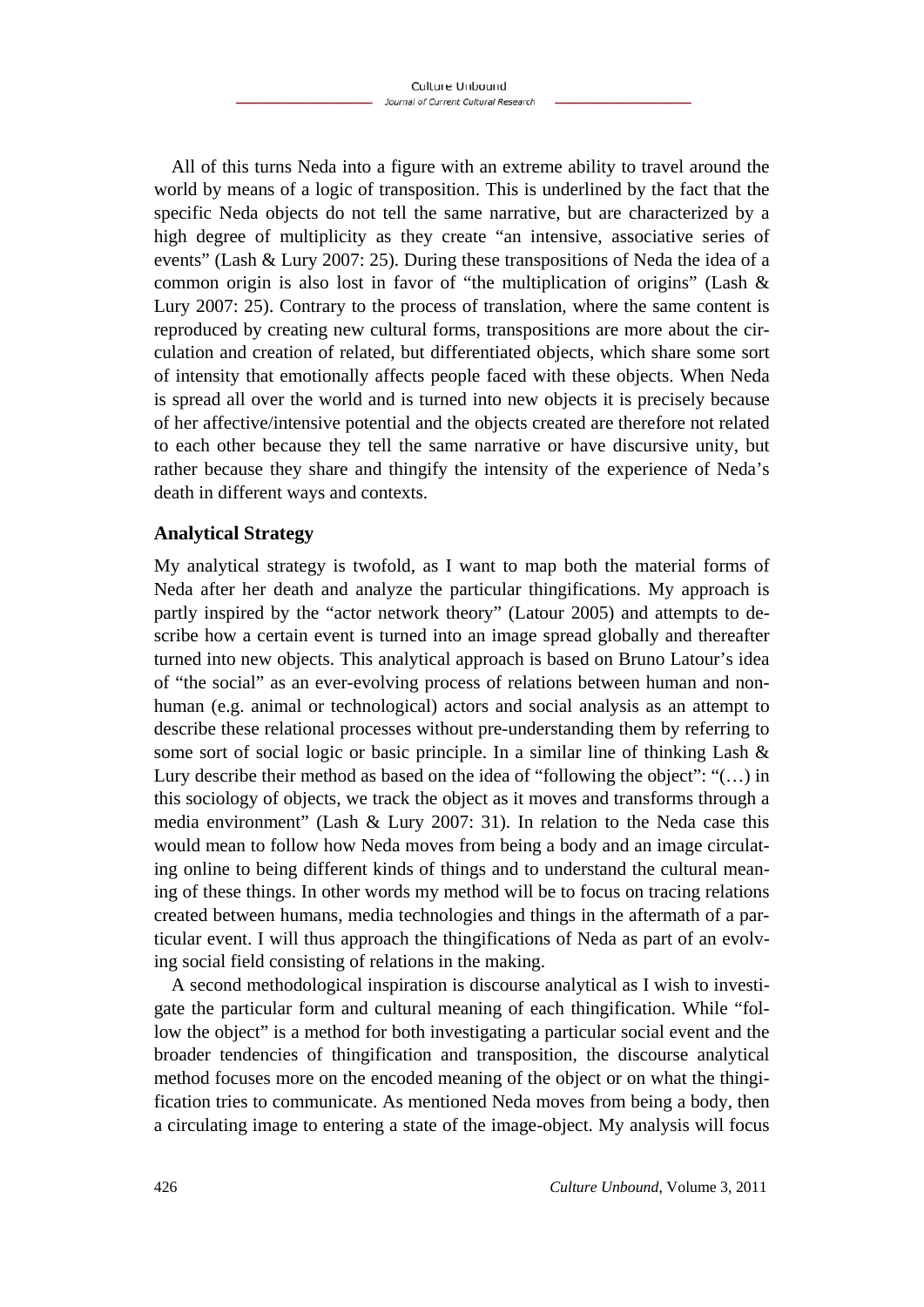on the last part of this development and therefore also investigate the different forms that the image-objects are given or rather – to use a concept by Kress & van Leeuwen – their "design". "Designs are means to realize discourses in the context of a given communication situation", according to Kress & van Leeuwen, who furthermore stress that the realization of discourses can use many different modalities (Kress & Leeuwen 2001: 5). As an example they describe how houses have changed over time by being designed in accordance with changing discursive understandings of the relationship between public life and private life. By approaching a certain thingification as a design structure you basically ask what kind of cultural discourse the thing relates to or rearticulates.

### **Analysis**

In my analysis I will focus on three specific strategies of thingification by taking three cases as my point of departure. The first is the portrait busts of Neda made by sculptor Paula Slater, the second is the range of commodities related to Neda on www.cafepress.com, and the third is the "Neda-masks" used during the so-called "Neda mask actions". I have chosen these cases because they highlight very different aspects of the thingification of Neda by either focusing on her as 1) a sacral figure fighting for freedom, 2) a commodity used to express values and create social relations, or 3) a person incarnating that vulnerability is a basic human condition. By choosing these cases I get an opportunity both to follow how Neda is transformed into different kinds of image-objects and to focus on the design of each particular thingification. After the analysis I will conclude by pointing at the three primary roles of thingification in relation to the Neda case: 1) thingification as a way of collectively remembering an event, 2) thingification as a way of maintaining and spreading affect in relation to an event, and 3) thingification as a way of interpreting an event.

### **Neda as Spiritual Memorabilia**

The first type of thingification I will analyze gives Neda an angelic or spiritual quality. The American sculptor Paula Slater created two portrait busts called "Neda 'Angel of Iran'" (ill. 1) and "Neda 'Angel of Freedom'" (ill. 2). Slaters statues were made and exhibited in an American context, and provided clear examples of how Neda travelled as online images throughout the global media networks, which resulted in her being objectified and contextually interpreted. Both of the portraits are clearly modeled on heavily circulated images of Neda – one where she wears a scarf and one where she does not – and as such the portraits are exactly image-objects or thingifications relying on prior mediations.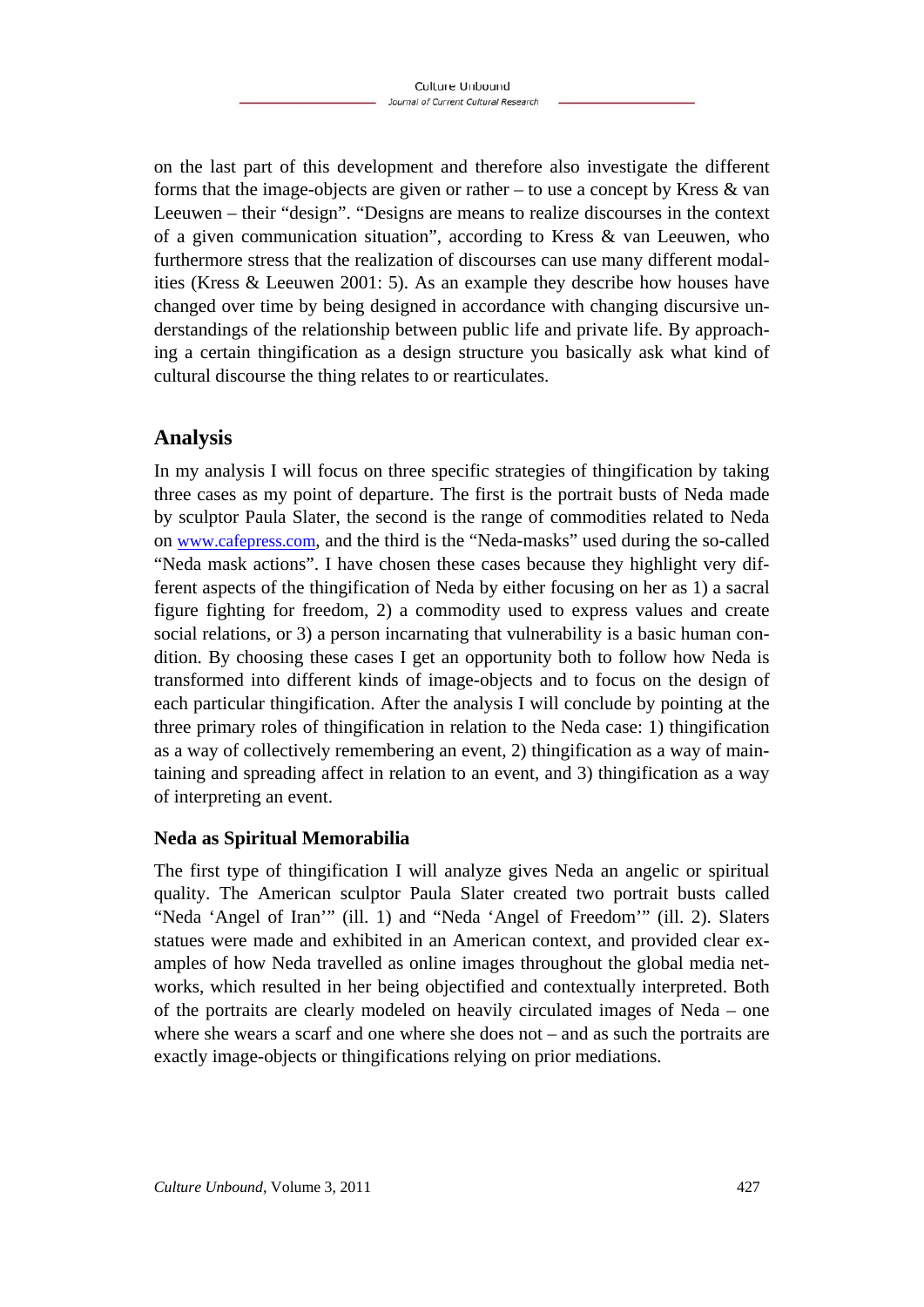#### Culture Unbound Journal of Current Cultural Research



Ill. 1. Paula Slater: "Neda 'Angel of Iran'". Source: www.paulaslater.com



Ill. 2. One of the most online circulated photos of Neda. Source: http://ncr-iran.org

#### Slater explains her reason for making these busts in the following way:

Neda has become known as The Angel of Iran, The Angel of Freedom. I was so saddened by the senseless murder of this lovely young woman that I wanted to turn the pain I felt into art. So I sculpted this life size bust of Neda and when it is cast in bronze I will donate it and hope it can help to memorialize this Angel of Iran. The Iranian government banned Neda's family from even having a memorial for her. However, you will not be forgotten Neda. It is my prayer that countries around the world will hold memorial services for this Angel of Freedom (Slater).

In the quote Slater turns Neda into a sacred figure (4 x "angel") that is linked to signifiers such as "freedom" and "Iran". Furthermore Slater even addresses Neda directly as if she is sitting somewhere listening "as we speak" (cf. "you will not be forgotten Neda"), which underlines the religious discourse guiding Slater's object designs.



Ill. 3. A plaster cast of Paula Slater's "Neda 'Angel of Freedom'" brought to a "green" demonstration in Washington. Source: www.paulaslater.com



Ill. 4. Another online circulated image of Neda. Source: http://kpn.dk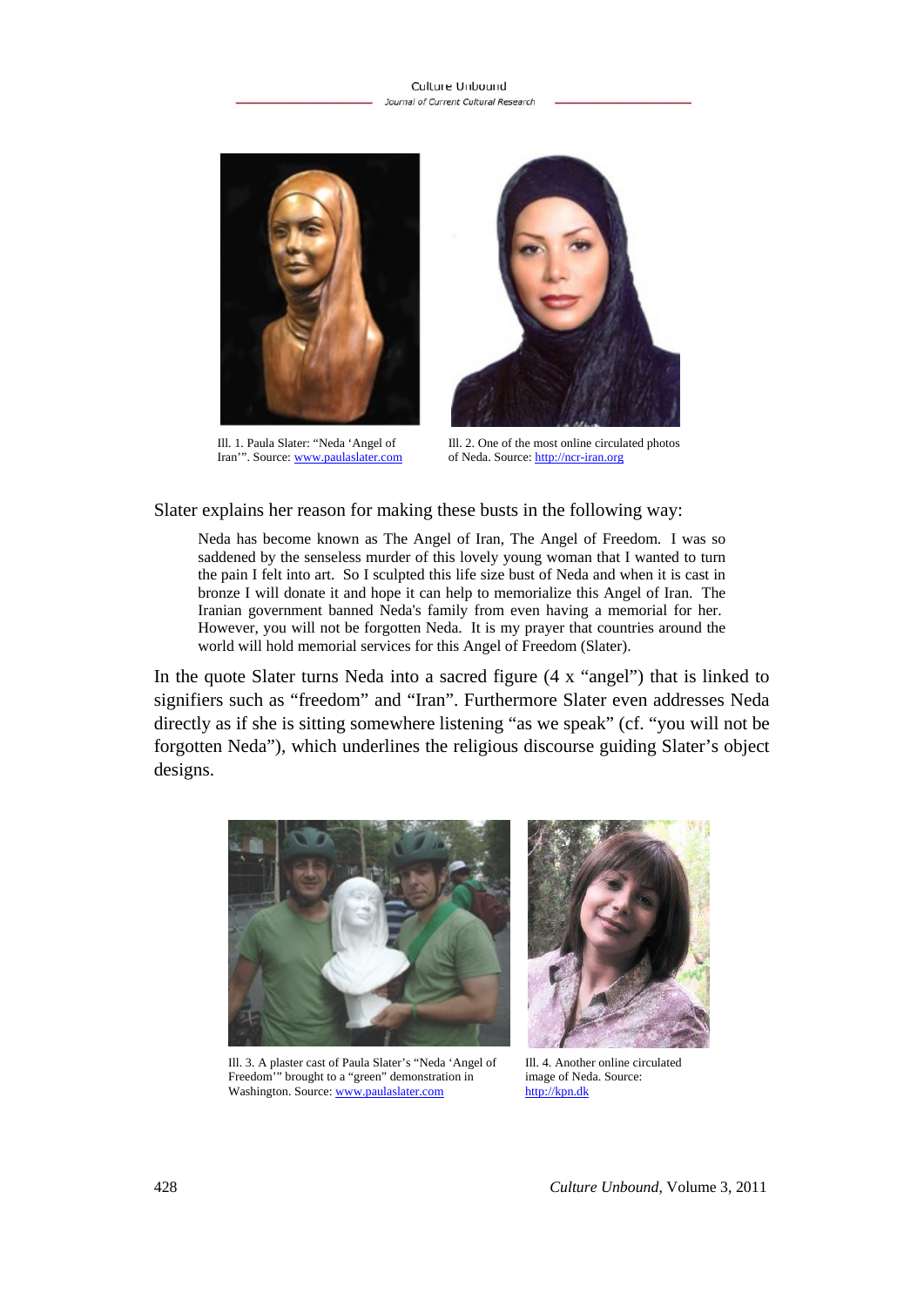The Neda busts on the one hand refer to a very specific person who lost her life, but also to a spiritual character – resembling a saint – whose death will be remembered in order to strengthen people's faith in certain ideas or values. In this light it is clear that Slater's thingifications – underlined by her direct promise to Neda that she will never be forgotten – approaches Neda as a person who died for a cause and understands the remembrance of her death as a way of affirming this cause and keeping it alive. The thing is therefore a way of keeping a specific death present for a certain social grouping in order to affirm the existence of a greater cause (cf. the struggle for freedom in Iran).

In that way the thingification of Neda serves as a way of keeping her (ascribed) values alive or rather to create a portrait of a saintly figure to which people can connect and fight for larger ideas of freedom and justice. Thus Neda becomes an example of a person who unwillingly made the ultimate sacrifice and therefore also a person who can be used to energize the struggle for the ideals related to her image. To make that point Slater quotes Bryan Joseph Costales: "When a tyrant dies, his rule ends. When a martyr dies, her rule begins" (Slater). The thingification of Neda creates a lasting relation to the desired values and makes it accessible to the living through commemoration and identification. In that way Neda is clearly positioned as a sacred entity – or even a martyr – facilitating the realization of a better world.

The quote linking Neda to martyrdom is interesting for several reasons. Firstly it shows that Slater actually reproduces a way of linking personal deaths, sanctified representations and political causes, which is well known in Iran after the Islamic revolution. And secondly this way of using Neda to protest against Ahmadinejad and the regime is quite different from the way she is used as an antiregime icon in the Iranian context. Slater's Neda statues resemble "martyr memorabilia", which according to anthropologist Roxanne Varzi was an important dimension of Aytollahs Khomeini's rule in Iran during the 1980s. In this case the martyrs were those who died in, for example, the eight year long war against Iraq and they were commemorated publically in order to win the people's willingness to perform the ultimate sacrifice in order to defend Iran as an Islamic nation. As Varzi states in her study of the regimes commemoration of martyrs in Iran, the martyr is nothing without memorialization and this act of remembrance is only possible if pictures of or objects linked to the dead person (and the idea he/she incarnates) are available. Varzi actually also indirectly describes the concept of thingification when outlining the relationship between pictures and sculptures in the celebration of dead soldiers from the Iraq-Iran war:

Martyrdom is meaningless without memorialization, and memorialization is not possible without a photograph. The painter cannot paint a man he has never seen. A sculpture park on the Basra River in Iraq displays eighty sculptures of dead soldiers produced in the likeness of their photographs. If one is not photographed in life, then he will not be memorialized (visually) in death. Photography is vitally important in bringing the dead back to life, or rather bringing death to everyday life, by providing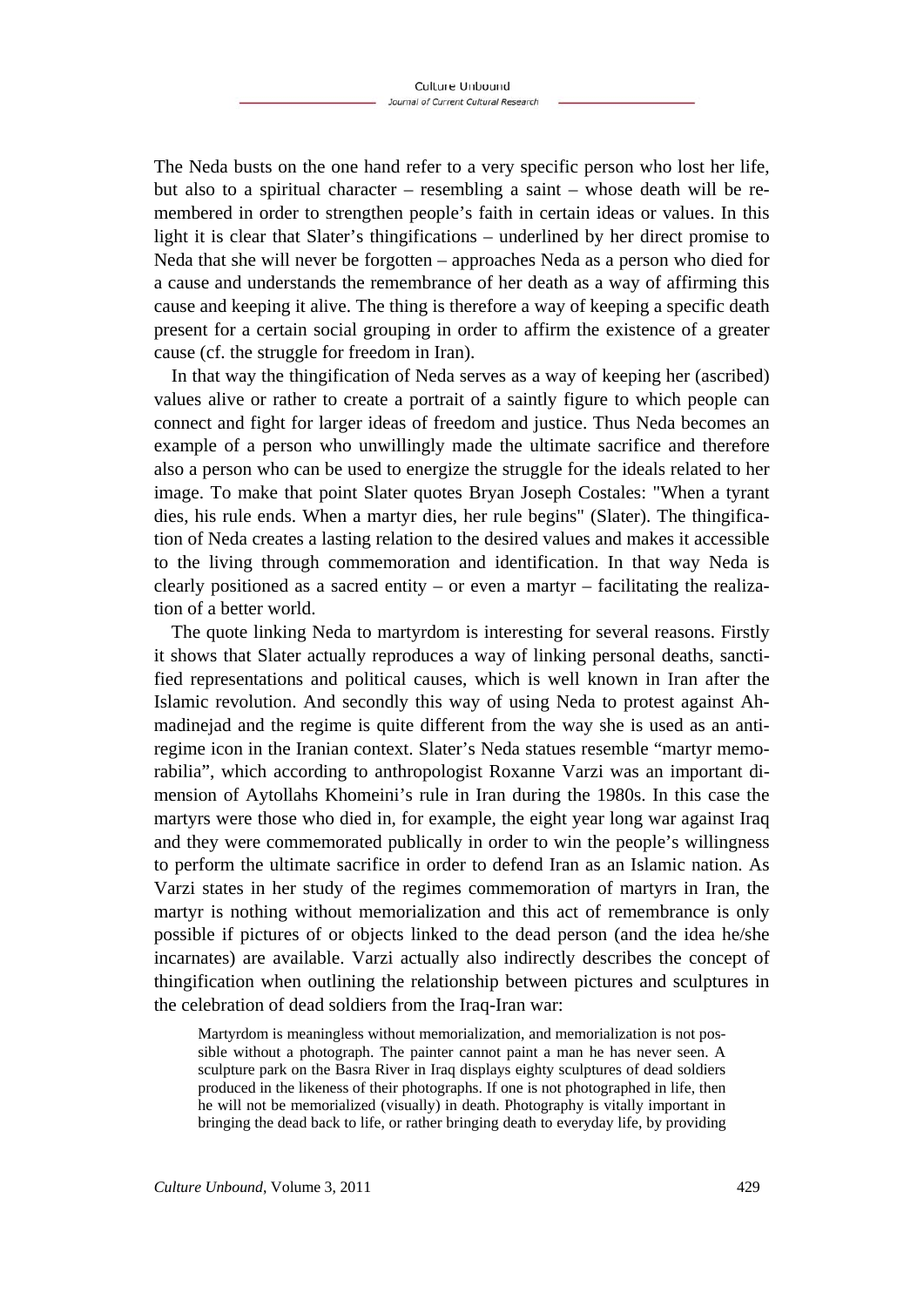an image that can be replicated by someone who never knew or ever saw the dead soldier (Varzi 2006: 26).

A lack of images creates a lack of commemoration that turns the potential martyr into an ordinary dead person perhaps only remembered by friends and family.

In this light the transposition of Neda to an American context enables the creation of a new Iranian martyr – designed from the outside – which is both sacred and incarnates values of freedom. Slater is thus also participating in a kind of icon war, because the critique of a certain Islamic political system led by Ahmadinejad is outlived by replacing the old martyrs, who were willing to die for the religious state, with another type of martyr: a young woman coincidentally present at a street demonstration in the wake of a questionable election. As such Slater's martyr busts are classical iconoclastic figures, because the act of replacing the old icons with new ones is a way of attacking an existing political system to give way for a new one. The battle between different political worldviews is also a battle between different image or icon regimes (Mirzoeff 2005; Varzi 2006; Belting 2007). The thingification of Neda as a piece of martyr memorabilia is a way of fighting the religious dictatorship of Ahmedinejad by putting forth a new sacral figure incarnating the future Iranian society.

What is ironic in Slater's way of creating an anti-regime martyr is that in the Iranian context the protest against the rulers is exactly also a protest against decades of martyr culture. As described by Shahram Khosravi in *Young and Defiant in Tehran* (2008) contemporary youth and student culture (cf. "the third generation"), which played a prominent role in the 2009 election protests, is characterized by lesser religious activity, a critical attitude towards the parents' embrace of political Islam and, as a part of this, the boundary between a less restricted private sphere and a very restricted public sphere. "The feeling that their generation has been sacrificed for a revolution their parental generation made has induced bitterness and deep cynism" according to Khosravi, who furthermore shows the different strategies of protest and "celebrations of the self" employed by the Iranian youth (Khosravi 2008: 137). In this perspective Neda does not so much become a martyr for the Iranian protesters as yet another proof of the injustices of decades of suppression. This produces a paradox in relation to Slater's thingification of Neda: in Iran Neda is supposedly used as an icon to fight the regime's martyr culture described by Varzi, while Slater keeps her tribute to Neda inside the logic of politico-religious sacrifice. The quest for a political situation in Iran, which transgresses the old regime, is therefore thingified in a way that fail to acknowledge the protest movement's attempt to go beyond the creation of evermore martyrs. Instead they are offered a new one from their outside supporters.

#### **Neda as a Countercultural Commodity**

Another type of thingification of Neda is based on a process of commoditization turning Neda into a political symbol, which can be used to display one's political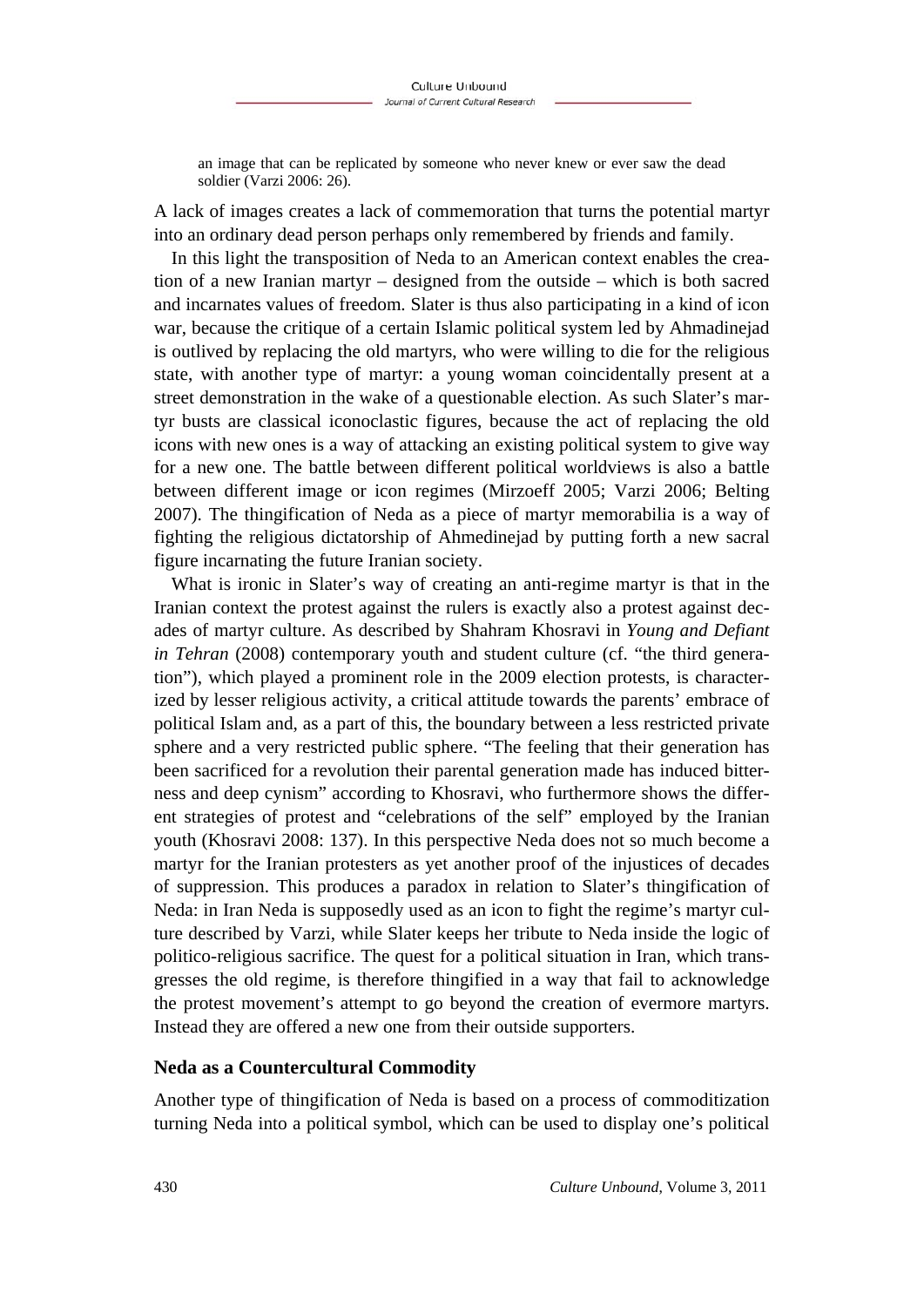values and thereby relate to other people in the local context. From this perspective the object is not a mediator making it possible to commemorate a certain event and spiritualized cause, but rather a tool used by the subject to relate socially to its fellow beings via consumption.

Online you can buy loads of products related to Neda. Looking at the huge number of goods under the category "Neda gifts" on the website cafepres.com, which has specialized in making merchandise related to contemporary events and popular culture, Neda is turned into a political commodity in many different ways. At the site you can buy bags, cups, posters, bumper stickers, magnets, t-shirts, underwear and caps all with some sort of connection to Neda.<sup>1</sup> The point of buying and wearing these kinds of products is of course to visualize and thus communicate your political support for the reformist movement in Iran or perhaps just to show that you are a politically-aware person and disapprove of Neda's destiny.

Consumers all over the world can buy the goods online, but most buyers would naturally be situated outside Iran, where this kind of commoditized communication is very risky. In other words these thingifications make Neda relevant in distant contexts as a way of communicating a certain political agenda and knowledge of Iran to other co-citizens. In that way the process of mediating the shooting of Neda is leading to the creation of objects that function like a kind of media (Lash & Lury 2007) or more specifically commodities, which communicate a certain relation between the owner of the commodity and a political cause (Andersen and Stage 2010). The use value of the product may be important, but the products ability to create relations or its social "sign value" is also vital in understanding this type of thingification.

Following both Nigel Thrift and Brian Massumi affects can be understood as spontaneous and pre-reflexive bodily reactions to meetings with external impulses (Thrift 2008; Massumi 2009). In this context the products are, therefore, not only valued for their extensive dimensions, but precisely for the affective/intensive encounters or communicative acts that they are able to motivate. The many hearts and declarations of love on the Neda-products (cf. ill. 5-6), which aim at showing and communicating affects, underline the importance of intersubjective feelings of intensity between the consumer and the "receivers" decoding of the commodities. In other words there is a "softness" to the products, which clearly shows that the act of consumption is also a way of building social environments by showing and sharing political dedication. When buying and using the products the consumer makes herself into a political statement or an emotional sign-event, which can be read and responded to by others.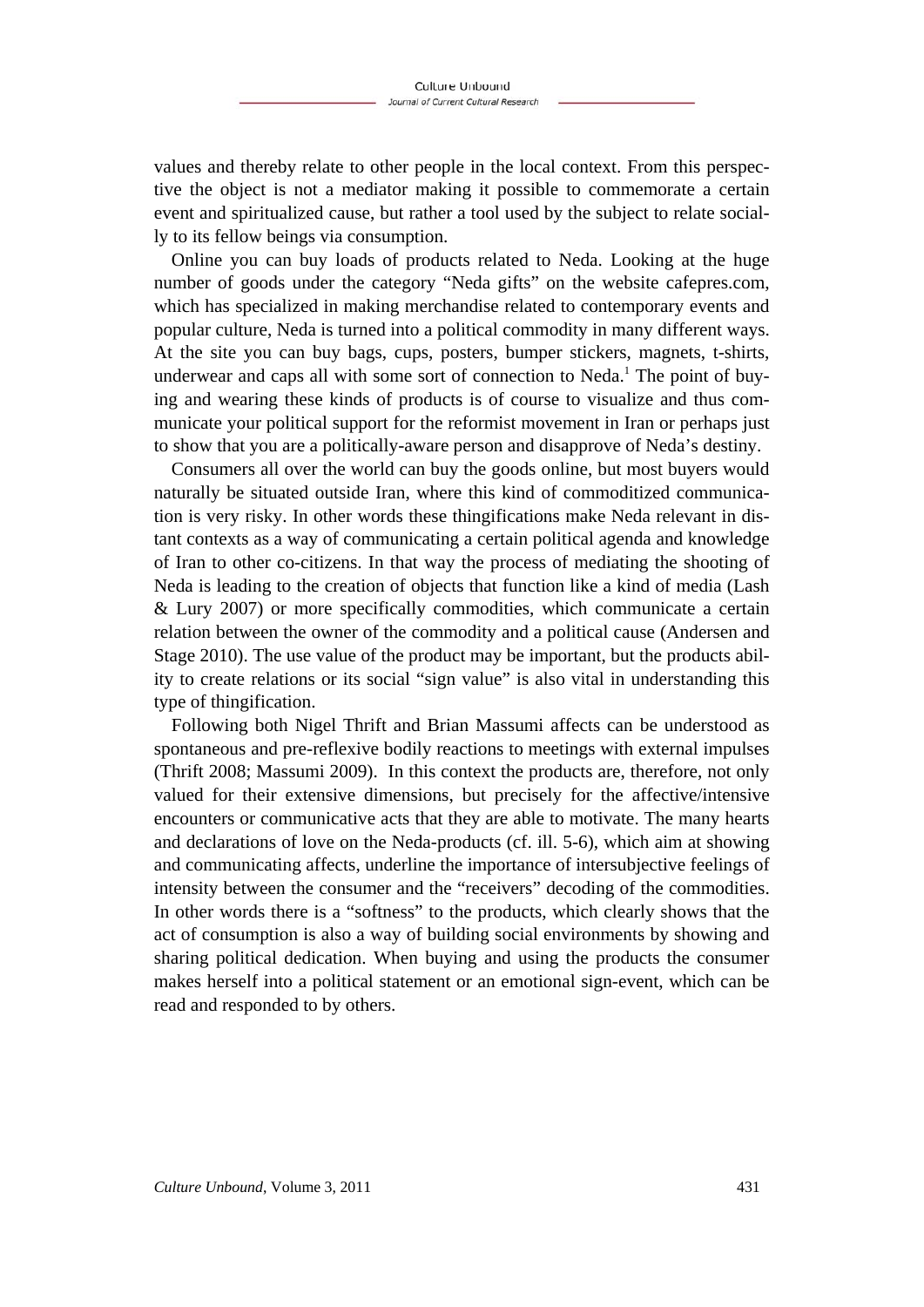

In relation to these commodities we are dealing with thingifications for two reasons. Firstly Neda only became a global political icon or brand because of intense media circulation, and secondly some of the merchandise is clearly modeled on circulating images. As an example the pattern of blood on Neda's face depicted in the original videos are often used as an emblematic visual structure, which is easy to remember because of the remarkable way the blood draws lines on Neda's face. Furthermore the circulating images of Neda, which were also the point of departure for Slater's busts, are often depicted directly on the objects (cf. ill.  $7$ ).<sup>2</sup>

In this process of commoditization you could claim that Neda is turned into a "countercultural" commodity in line with e.g. the classical merchandise with pictures of Che Guevara. The aesthetics of left wing countercultural movements have always used different kinds of rebel characters, because of their ability to associate the consumer with a dynamic, non-conformist and vital quality standing in direct opposition to the "established", stationary, conformist and almost dead society. Countercultural groups who see themselves as innovative and avant-garde, have, as shown by Joseph Heath and Andrew Potter in *The Rebel Sell* (2005), always been closely linked to certain styles and consumer goods (e.g. the hippies of the 70s drove VW Beetles, punks wore Doc Martens in the 80s). Following this line of thinking having Neda on your bag is a way of relating and associating yourself to a victim-rebel and communicating this relation – and political associations of non-conformism – to your surroundings.

#### **Neda as a Human Mask**

After her death a picture of Neda was turned into a mask, which was used during two so called "Neda Mask Actions" in Paris (July 2009) and Washington (June 2010) (ill. 8-9). The Iranian-French photojournalist Reza was the man behind the mask actions and before the second action in Washington he explained the basic idea in the following way:

As you have seen in the Paris group photo, my main goal is to create a strong visual with the mask in each city, using the worldwide known monuments in those cities. Even though the photo shoot would be during the demonstration but the main condi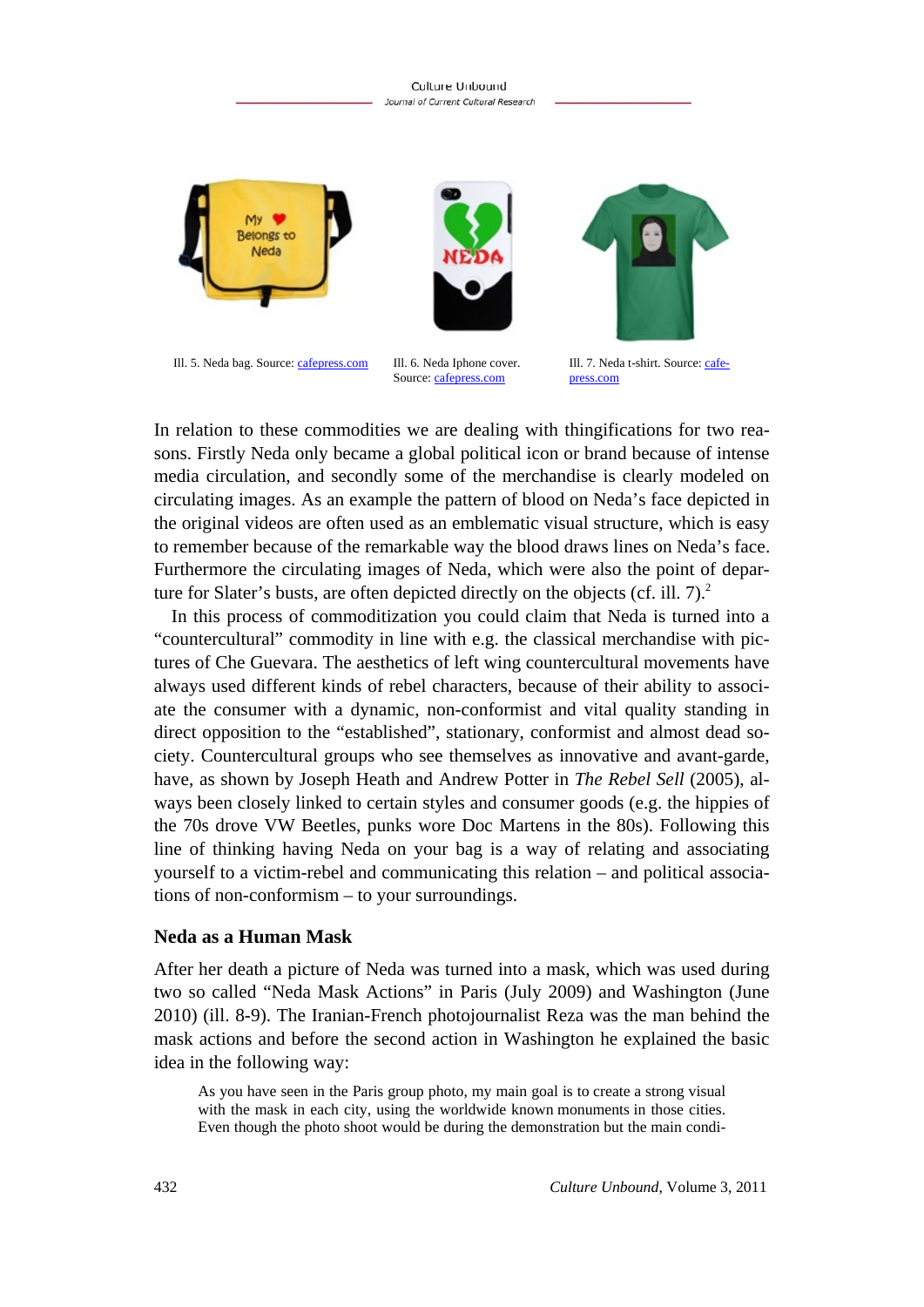tions is that NO other images, banners or words should be held while this photo is taken but only the poem "Ma hame yek Nedaeem, Ma hame yek sedaeem" in both Persian and English: We Are All One Neda, We Are All One Calling (Reza 2010).

Before these photoshoots the website http://wearealloneneda.wordpress.com/ had a picture of Neda that could be downloaded along with a five step manual describing how to construct the mask. The attempt to create a visually uniform performance shows that the mask is not only a thingification of a media image, but also "mediatized" (Hjarvard 2008) in the sense that the goal of the action is to create a powerful visual expression, which will attract media attention.



Ill. 8. "Neda Mask Action" in Paris July 25 2009. Source: http://wearealloneneda.wordpress.com



Ill. 9. "Neda Mask Action" in Washington June 12 2010. Source: http://wearealloneneda.wordpress.com

In the mask actions Neda is not articulated as an elevated or sacred representative of larger ideas or used to create commodities communicating political messages, but rather approached as a human being "just like you and me". The slogan "We Are All One Neda" points at the ordinariness of this woman, and she is represented as an everyday citizen, who was killed, because she lived in a dictatorship. The use of her face is thus a way of pointing at the need to respect the singularity of human individuals when creating a legitimate and just political system. Neda is not in herself more closely connected to freedom and democracy, but rather a coincidental "pars pro toto" representative of humans all over the world.

Putting the face of Neda in front of ones own face expresses the self of the protester as a potential "victim to be". "Neda could have been me, and I can become the next Neda" seems to be the point. The killing of Neda is therefore represented as the abstract killing of "the human being" understood as a singularity carrying rights and offered protection by the state. The act of masking the individual face of the protester is therefore paradoxically also a way of unmasking the individual as a subject who shares a fundamental vulnerability with all other human beings.

The writings of Judith Butler can help us understand two important dimensions of these mask actions. The first is the political potential of going on the streets to articulate a protest by using a victimized subject position. Butler stresses how violent and demonizing ways of understanding certain subjects are also invitations to "speak up" in order to rearticulate the victimized subject position (Butler 1997;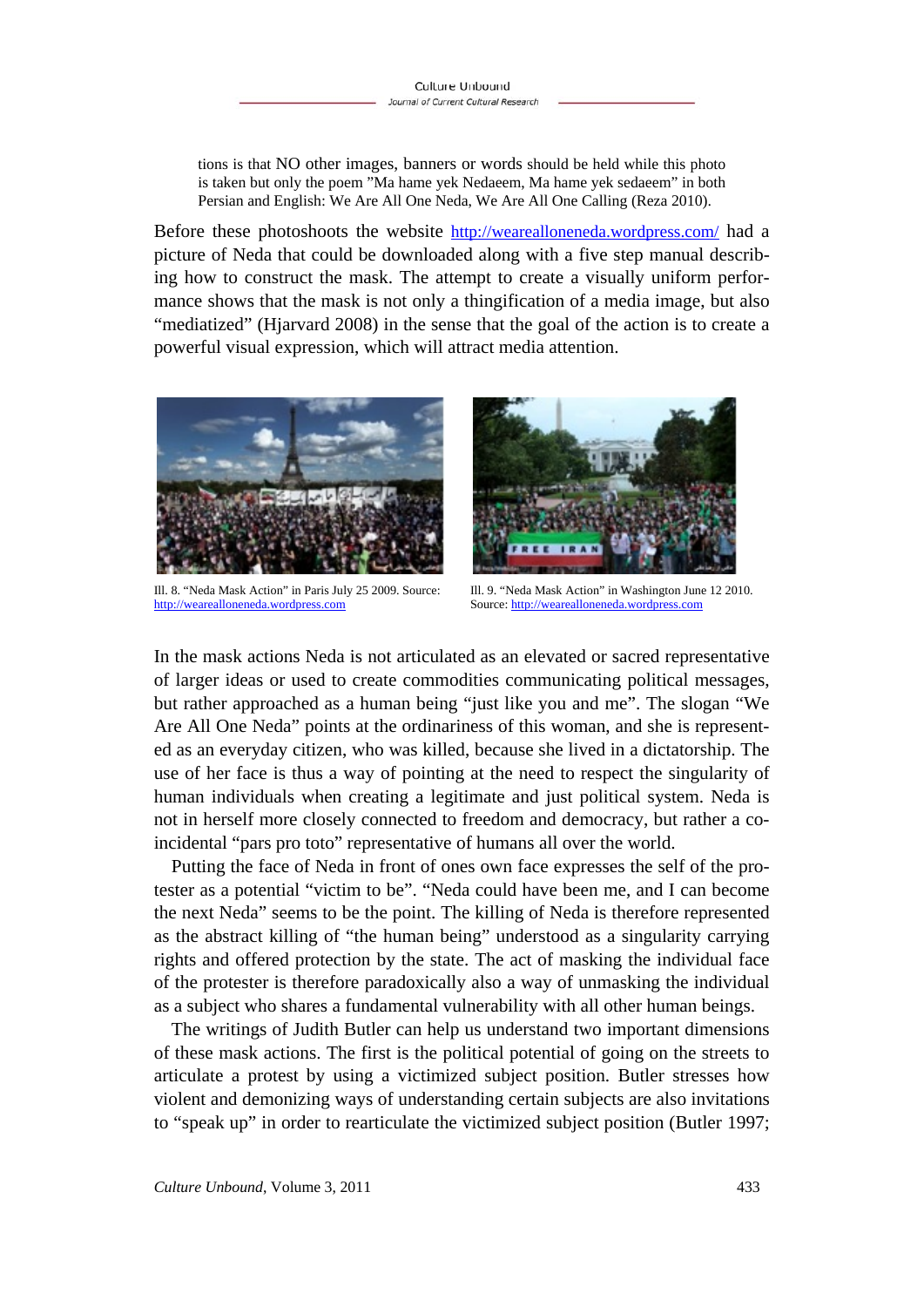Butler & Spivak 2007). During the mask actions this way of protesting and rearticulating from the position of the victim is clearly at stake. Neda is victimized by the Iranian state, but as such she also holds a subject position, which can be used to articulate a protest against the outspoken injustices of the regime. During the actual mask actions the people rearticulating the victimized position of Neda are of course not necessarily direct victims themselves, but rather abstract victims in the sense that they would also be precarious individuals if faced with a totalitarian state.

This leads me to a second point made by Butler, which is developed in her recent books (Butler 2009, 2004). Here she formulates what you could call a humanist ethics of vulnerability. Subjects are according to Butler fundamentally social beings. None of us would be able to survive without other people to foster, protect and love us. In that way human beings are precarious creatures because their existence depends on the existence of others who do not take advantage of this vulnerability (e.g. the weakness and defenselessness of the human child). What we all have in common is therefore a fundamental existential vulnerability, and the Neda mask actions are exactly aimed at remembering this basic human vulnerability in a sociopolitical context (cf. the Iranian regime) where it seems to be forgotten. In Iran – as so many other places – the vulnerability of the human being is exploited for political control, rather than respected and the human being protected. By borrowing the victim's face the protesters point at this vulnerability as a human condition and as an ethical principle, which must be taken into account during the formation of just political systems.

Summing up the mask actions use the subject position of the victim Neda to rearticulate her victimhood as a broader political and ethical category. Her face simply moves from referring strictly to a personal history to symbolizing a greater cause or struggle (Assmann & Assmann 2010). Neda is clearly an exceptional human being in the sense that her destiny is particularly brutal. The point of the mask protesters nevertheless seems to be that Neda is also typical in the sense that she unveils the radical weakness and vulnerability of every human being – and particularly of those who face state formations that do not understand precariousness as an ethical invocation, but rather as an invitation to control.

### **Concluding Remarks: The Social Roles of Thingification**

After the shooting of Neda she moves globally as an image. The next transformation occurs when Neda becomes an image-object when the images circulated online are used to construct things in local contexts often distant from Iran. This process of transposition is not characterized by reproducing a common narrative or formal coherence, but works as a rather unpredictable creation of objects, which appropriate and tell Neda in various ways. To conclude and sum up my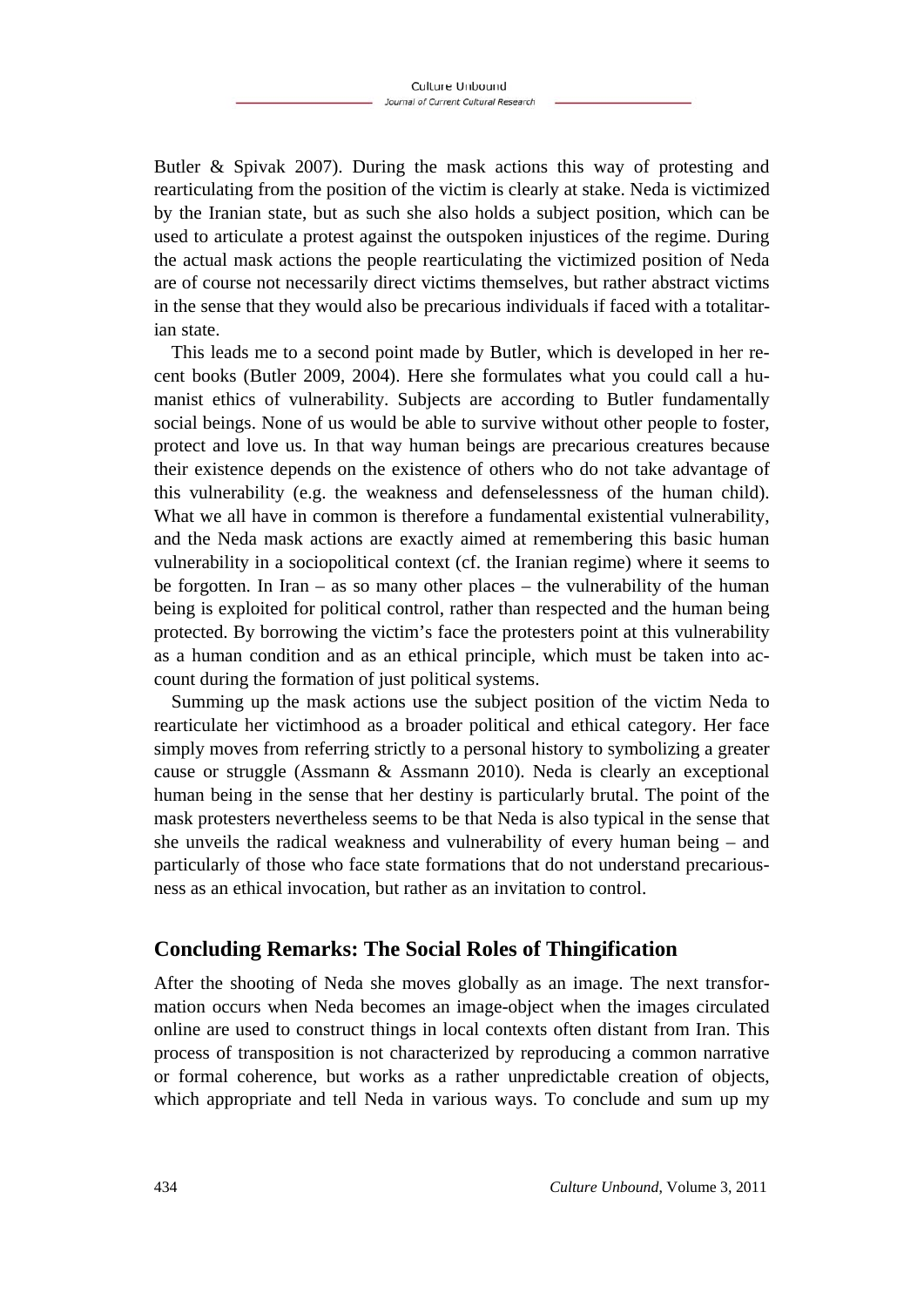analysis I will identify three social roles that unite the specific thingifications that I have have been analysing during the paper.

### *1) Thingification as Remembrance*

First of all the Neda-objects analyzed above all are all "memory things" in the sense that they try to keep alive the awareness of a certain event in the past (Otto 2005). As such the thingifications of Neda are acts of remembrance (that the killing happened) and thus linked to the creation of collective memory (Storey 2003). The statue, the commodities and the mask are all attempts to keep the shooting from being forgotten and disappearing from people's narratives about the past. In that way thingification is a way of insisting on the realness, terror and irreplaceable character of the event. And by anchoring the capacity to relate to a specific past in an actual object the possibility of forgetting is confronted more aggressively because of the things' manifest character. The main aim of the objects is to make the memory of Neda last and as such they work as mediators between past and present by creating a heterotopian effect as the present space is temporally opened up towards a specific moment in the past (Foucault 1986).

Although the objects share this historic aim the differences of their concrete materiality is of course also important. Slater's bronze sculptures are the most "insistent", when it comes to objectively fixating the memory of Neda's death in the present because of the heavy and enduring character of the material. The Neda commodities are also rather durable, but still part of a pattern of use and consumption that will replace them within a foreseeable future. In that way they aim at creating more momentary everyday encounters with a heterotopian product. Last but not least the masks are less focused on remaining objects in the present, but rather on making a present event that connects the protesters – and the people relating to their performance – to the past event.

### *2) Thingification as a Transmitter of Affect*

The thingifications do not only play a historic role, but also aim at reproducing or intensifying affect. The affective potential of the things is closely connected to the fact that they re-actualize the presence of a particular death where a young beautiful woman coincidentally lost her life at the hands of a brutal political regime. Since the publication of the videos of the actual shooting of Neda this event has motivated fierce emotional responses and outrage. Re-quoting Slater it can be seen that her motivation for creating the busts was exactly affective: "I was so saddened by the senseless murder of this lovely young woman that I wanted to turn the pain I felt into art" (Slater). As such the busts distil the affect in the sense that they are created as materialized responses to an affective attunement.

The affective dimension is not only about giving the immediate response to the killing a material form, but also about disseminating and creating affect when people encounter the objects. In that way the thingifications are supposed to work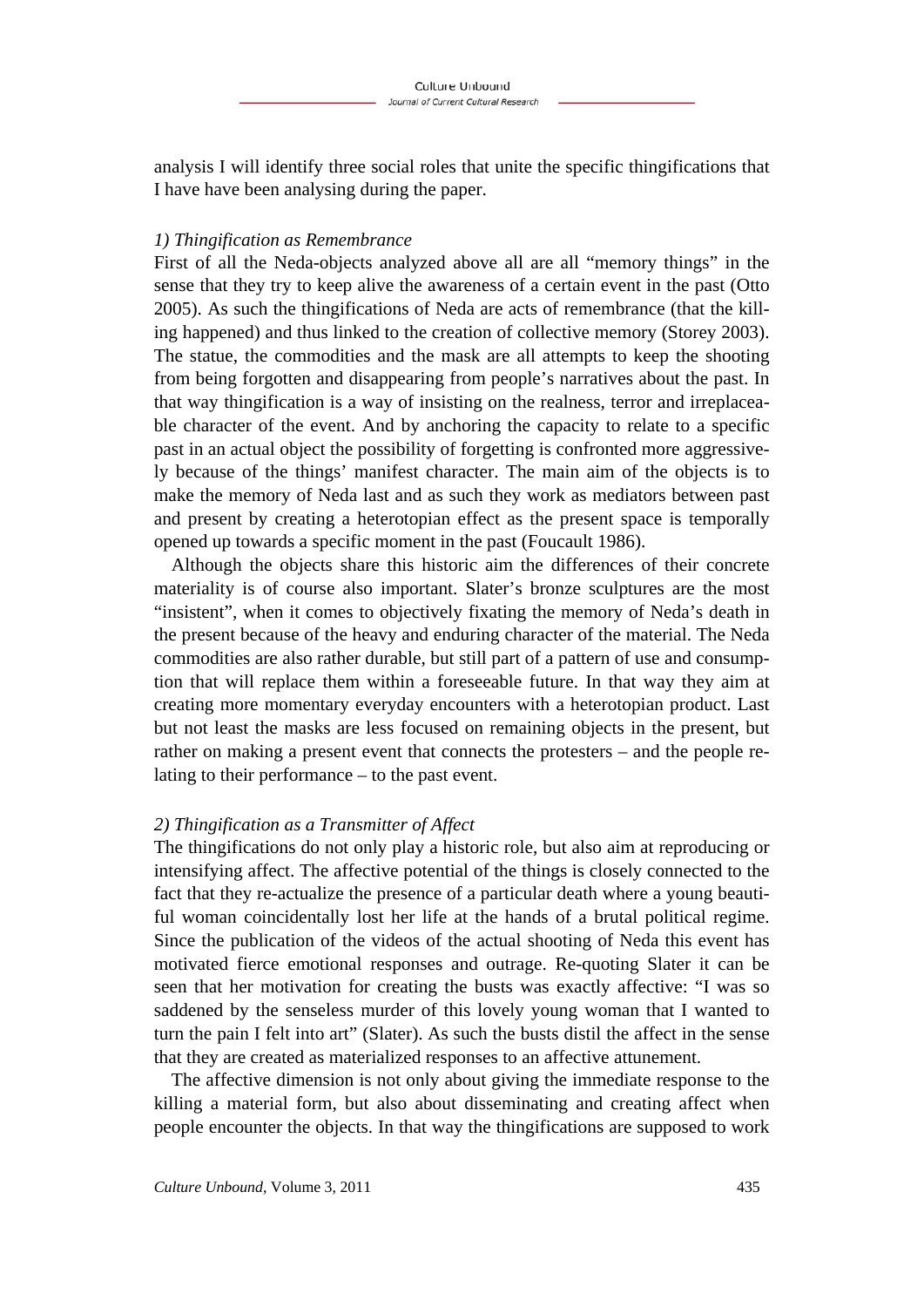as "containers of cultural energy" (cf. Aby Warburg in Assmann & Assmann 2010: 233) or "vibrant matter" (Bennett 2010) with an ability to establish connections between objects and people. This is very obvious in relation to the political commodities that "declare" their love to Neda, but at the same time communicate emotional messages to other people seeing the objects. The same goes for the masks, which use the unjustly killed victim's ability to motivate responses and political support. The Neda mask is therefore designed as a tool to create a spontaneous affectively charged awareness among the receivers in order get the message across.

Making portraits as well as carrying commodities and masks is partly about spreading one's feelings for Neda and showing these affects as a potential for other people. In that way the things aim at being affectively contagious (Thrift 2008) as they are intended to serve as transmitters spreading a certain spontaneous feeling of care towards Neda. The thingifications of Neda are thus also acts of intensifying the affective potential of the event by sharing and multiplying spontaneous bodily reactions to the killing. The analyzed objects are therefore not only memory-things, but also affect-things.

#### *3) Thingification as Interpretation*

The thingifications of Neda share the attempt at remembering the event in Teheran and at sharing or even intensifying affective responses to it. But the things are of course also highly differentiated due to the fact that they articulate and interpret the event in different ways. In that way thingification is also an act of interpretation or articulation (Laclau & Mouffe 2001) because each thing is designed in a certain way so that specific semantic dimensions are affirmed and negated. Things or objects are also discursive phenomena because their designs rearticulate established discourses. Taking Slater's thingification strategy as example, in this case it can be understood as a material articulation of a sacred discourse as Neda is understood as an angelic figure that died for a cause and the remembrance of her death as a way of energizing the fight for the cause. The commodities are designed in a way that rearticulates a countercultural discourse by using a political and anti-authoritarian icon to express the values of the self and create social relations. Last but not least the Neda-masks are constructed in accordance with a discourse of precarious humanism that describes subjects as fragile and vulnerable beings, which need the care of others – and states – in order to survive and prosper. In that way the various thingifications also articulate Neda in different ways by relating her to sacredness, counterculture or human vulnerability.

As shown the killing of Neda in Teheran 2009 did not only become a global event because of online media users distributing images and texts. Part of the global dissemination and local interpretation of this dramatic event took place by turning the online representations into objects such as statues, commodities and masks. The making of things is part of the overall participatory creation of a glob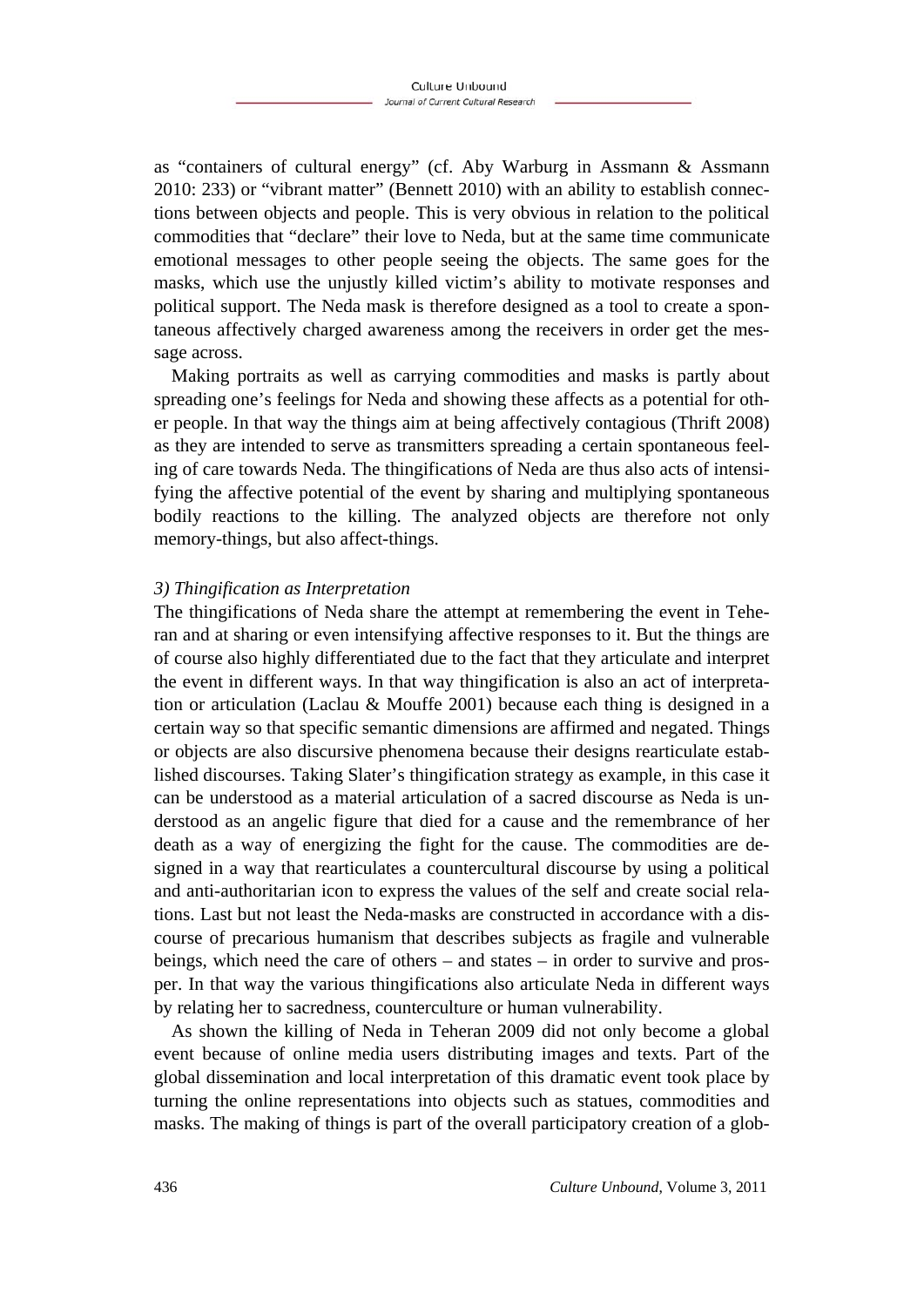al event by leaving material traces in different localities, where they can motivate remembrance, affective attunement and interpretation. As such I have argued that the analyzed thingifications all seek to secure or establish a relation between the present everyday life and a specific past. At the same time they function as contagious transmitters of affect by making it possible to keep on being affectively attuned by the event via encounters with objects. Last but not least the thingifications are also interpretations in the sense that certain semantic potentials are rearticulated through the specific object-design. In that way the thingifications of Neda function as objects of memory, affect as well as interpretation. They are oriented both towards the past by pointing at the importance of the event, but also try to facilitate relationships in the present and future that use the shooting to build more just and politically righteous communities. The objects therefore serve as relational tools reintegrating the past in the present by offering an encounter with an interpreting and attuning image-object.

**Carsten Stage** is Assistant Professor, Department of Aesthetics and Communication, Aarhus University, Denmark. His research interests include: Cultural globalization; media globalization and participatory culture; national identity; discourse analysis; the relationship between discourse, affect and materiality. E-mail: norcs@hum.au.dk.

#### **Notes**

- 1 See http://shop.cafepress.com/neda?page=1 (accessed March 10 2011).
- The t-shirt shown as illustration 7 is actually *not* an image of Neda Agda Soltan, but of an Iranian woman called Neda Soltani, whose picture by mistake started circulating as documentation after Soltan's death. Neda Soltani had to flee Iran because of the mix-up as the regime tried to take advantage of it in order to narrate the story about the killing of Neda as a scam (Assmann & Assmann 2010: 229-230).

### **References**

- Andersen, Sophie Esmann & Carsten Stage (2010): "Consumption that Matters", *MedieKultur. Journal of Media and Communication Research* 49, 151-170.
- Assmann, Aleida & Corinna Assmann (2010): "Neda the Carreer of a Global Icon", Aleida Assmann & Sebastian Conrad (eds): *Memory in a Global Age*, New York: Palgrave.
- Belting, Hans (2007): "Bildkulturen und Bilderstreit", Ursula Baatz, Hans Belting, Isolde Charim, Navid Kermani & Andrea Saleh (eds): *Bilderstreit 2006: Pressefreiheit? Blasphemie? Globale Politik?*, Wien: Picus Verlag.
- Bennett, Jane (2010): *Vibrant Matter*, Durham: Duke University Press.
- Bolter, Jay David & Richard Grusin (2003): *Remediation*, London: MIT Press.
- Butler, Judith (1997): *Excitable Speech: A Politics of the Performative*, New York: Routledge.